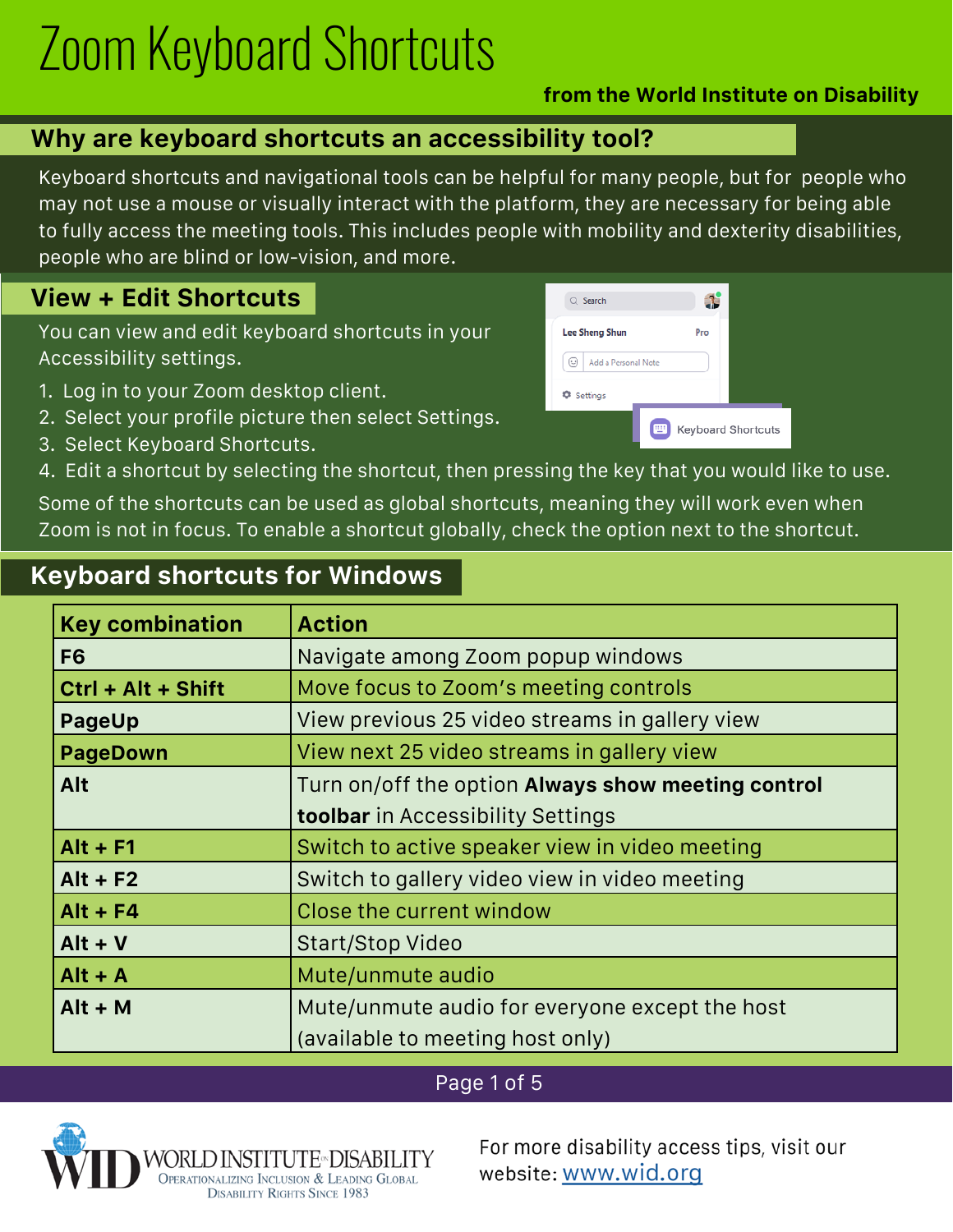#### **from the World Institute on Disability**

| <b>Key combination</b> | <b>Action</b>                                                                                               |
|------------------------|-------------------------------------------------------------------------------------------------------------|
| $Alt + S$              | Launch share screen window and stop screen share<br>(Will only work when meeting control toolbar has focus) |
| Alt + Shift + $S$      | Start/stop new screen share<br>(Will only work when meeting control toolbar has focus)                      |
| $Alt + T$              | Pause or resume screen share<br>(Will only work when meeting control toolbar has focus)                     |
| $Alt + R$              | Start/stop local recording                                                                                  |
| $Alt + C$              | Start/stop cloud recording                                                                                  |
| $Alt + P$              | Pause or resume recording                                                                                   |
| $Alt + N$              | Switch camera                                                                                               |
| $Alt + F$              | Enter or exit full screen                                                                                   |
| $Alt + H$              | Display/hide In-Meeting Chat panel                                                                          |
| $Alt + U$              | Display/hide Participants panel                                                                             |
| $Alt + I$              | Open Invite window                                                                                          |
| $Alt + Y$              | Raise/lower hand                                                                                            |
| Alt + Shift + $R$      | <b>Gain Remote Control</b>                                                                                  |
| Alt + Shift + G        | <b>Stop Remote Control</b>                                                                                  |
| $Ctrl + 2$             | Read active speaker name                                                                                    |
| Ctrl + Alt + Shift + H | Show/Hide floating meeting controls                                                                         |
| Alt + Shift + $T$      | Screenshot                                                                                                  |
| $Alt + L$              | Switch to Portrait/Landscape View                                                                           |
| $Ctrl + W$             | Close current chat session                                                                                  |
| $Ctrl + Up$            | Go to previous chat                                                                                         |
| Ctrl + Down            | Go to next chat                                                                                             |
| $Ctrl + T$             | Jump to chat with someone                                                                                   |
| $Ctrl + F$             | Search                                                                                                      |
| Ctrl + Tab             | Move to the next tab (right)                                                                                |
| Ctrl + Shift + Tab     | Move to the next tab (left)                                                                                 |

## Page 2 of 5

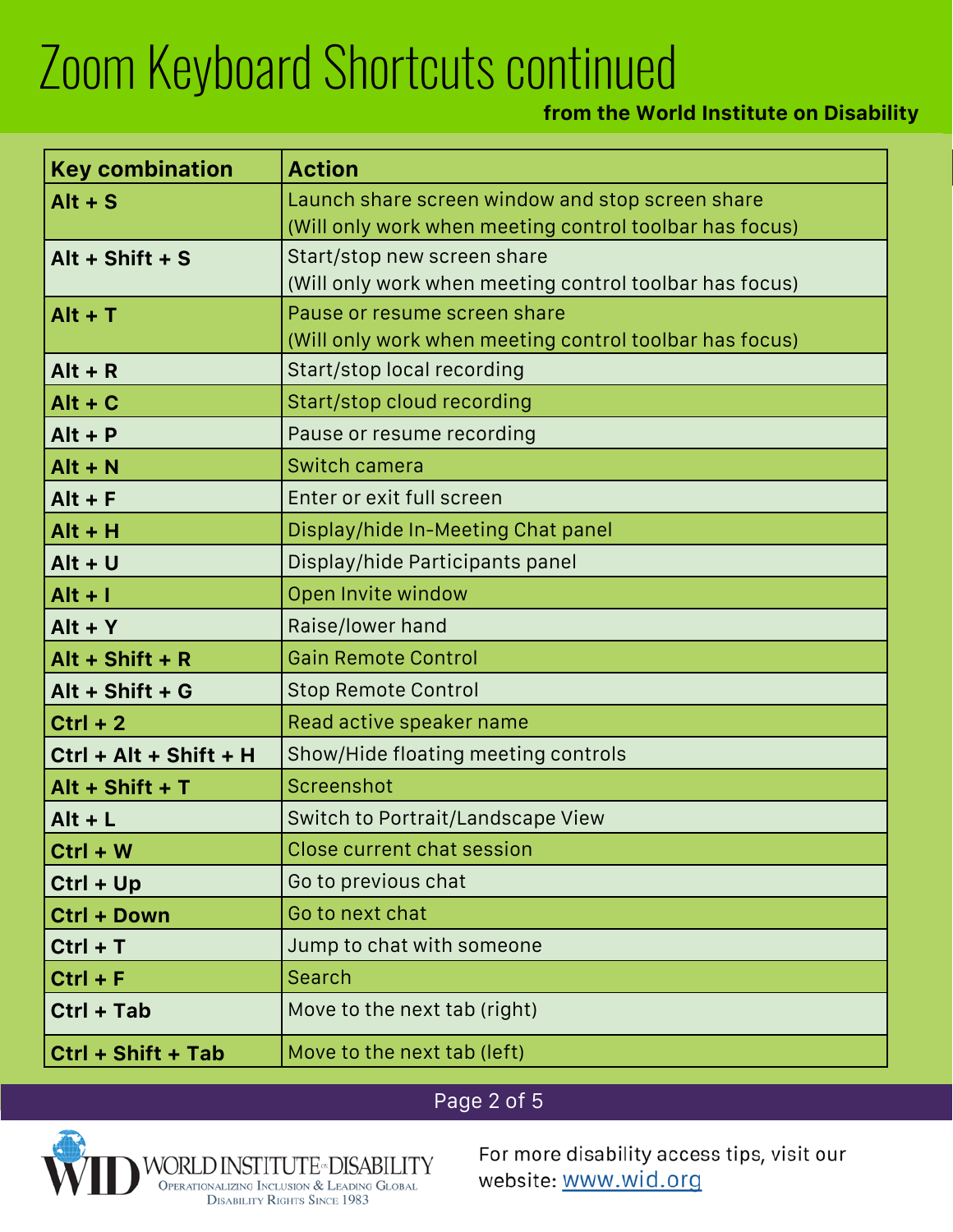#### **from the World Institute on Disability**

## **Keyboard shortcuts for Mac**

| <b>Key combination</b>       | <b>Action</b>                                                       |
|------------------------------|---------------------------------------------------------------------|
| Command + J                  | <b>Join Meeting</b>                                                 |
| <b>Command + Control + V</b> | <b>Start Meeting</b>                                                |
| Command + J                  | <b>Schedule Meeting</b>                                             |
| <b>Command + Control + S</b> | <b>Screen Share via Direct Share</b>                                |
| Command + Shift + A          | Mute/Unmute Audio                                                   |
| <b>Command + Control + M</b> | Mute audio for everyone except the host                             |
|                              | (available to meeting host only)                                    |
| <b>Command + Control + U</b> | Unmute audio for everyone except the host                           |
|                              | (available to meeting host only)                                    |
| <b>Space</b>                 | Push to talk (temporarily unmute)                                   |
| Command + Shift + V          | Start/stop video                                                    |
| Command + Shift + N          | <b>Switch camera</b>                                                |
| Command + Shift + S          | Start/stop screen share                                             |
| Command + Shift + T          | Pause or resume screen share                                        |
| Command + Shift + R          | <b>Start local recording</b>                                        |
| Command + Shift + C          | <b>Start cloud recording</b>                                        |
| Command + Shift + P          | Pause or resume recording                                           |
| <b>Command + Shift + W</b>   | Switch to active view or gallery view, depending on<br>current view |
| Control + P                  | View previous 25 participants in gallery view                       |
| Control + N                  | View next 25 participants in gallery view                           |
| Command + U                  | Display/hide Participants panel                                     |
| <b>Command + Shift + H</b>   | <b>Show/hide In-Meeting Chat Panel</b>                              |
| Command + I                  | Open invite window                                                  |

### Page 3 of 5

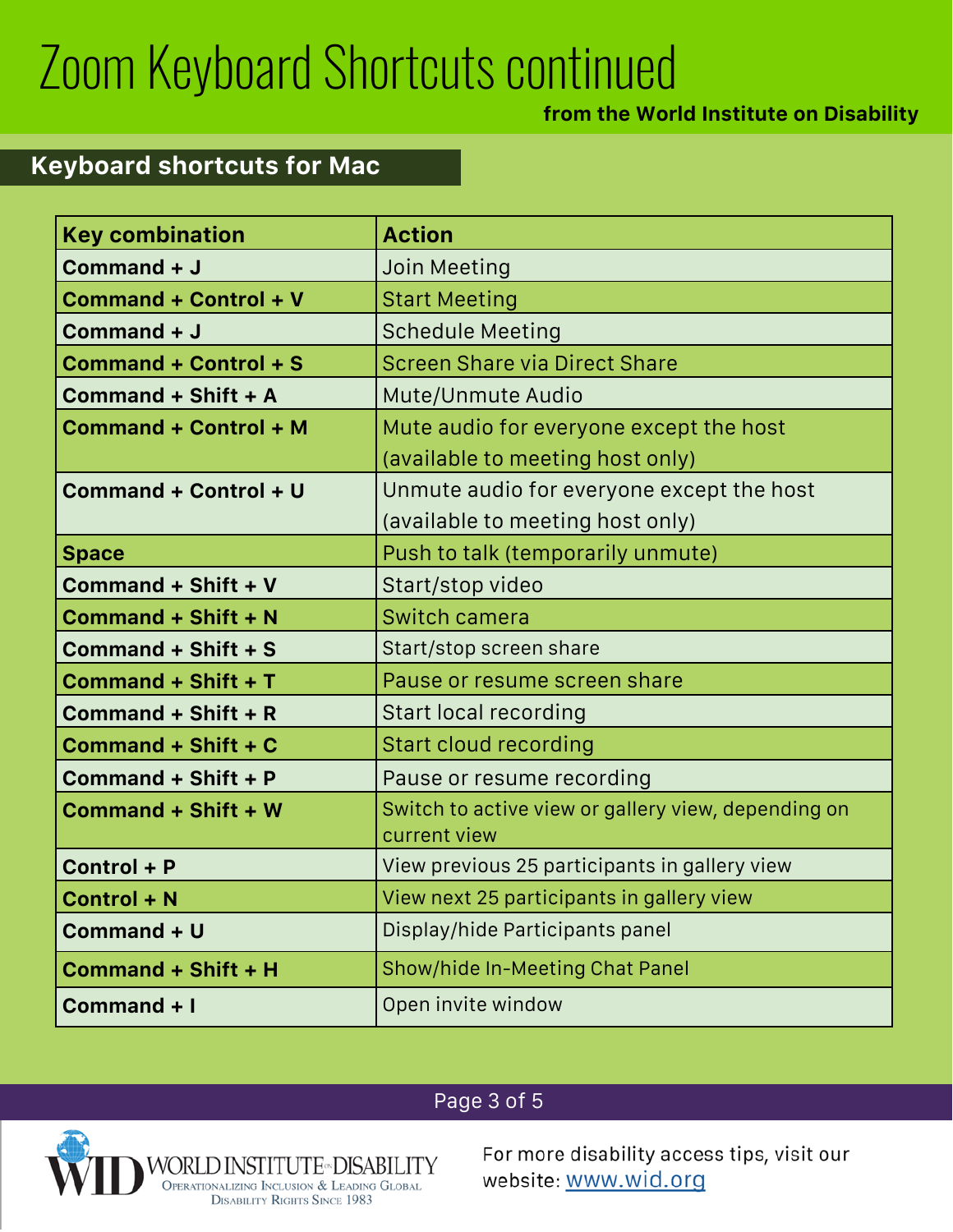#### **from the World Institute on Disability**

| <b>Key combination</b>      | <b>Action</b>                                                                  |
|-----------------------------|--------------------------------------------------------------------------------|
| <b>Option + Y</b>           | Raise hand/lower hand                                                          |
| $Ctrl + Shift + R$          | Gain remote control                                                            |
| $Ctrl + Shift + G$          | Stop remote control                                                            |
| Command + Shift + F         | Enter or exit full screen                                                      |
| <b>Command + Shift + M</b>  | Switch to minimal window                                                       |
| Ctrl + Option + Command + H | Show/hide meeting controls                                                     |
| Ctrl + $\lambda$            | Toggle the "Always Show meeting controls" options in<br>Settings/Accessibility |
| <b>Command + K</b>          | In chat window: Jump to chat with someone                                      |
| Command + T                 | In chat window: Screenshot                                                     |
| <b>Command + W</b>          | Prompt to End or Leave Meeting, or close current<br>window                     |
| Command + L                 | Switch to Portrait or Landscape View, depending on<br>current view             |
| $Ctrl + T$                  | Switch from one tab to the next                                                |

### **Keyboard shortcuts for iOs/iPad**

| <b>Key combination</b>     | <b>Action</b>                                    |
|----------------------------|--------------------------------------------------|
| Command + Shift + A        | Mute/Unmute my audio                             |
| Command + Shift + V        | Start/Stop my video                              |
| Command + Shift + H        | Display/Hide Chat                                |
| <b>Command + Shift + M</b> | Minimize meeting                                 |
| Command + U                | Display/Hide manage participants                 |
| Command + W                | Close the front window, such as the participants |
|                            | or meeting settings window                       |

#### Page 4 of 5